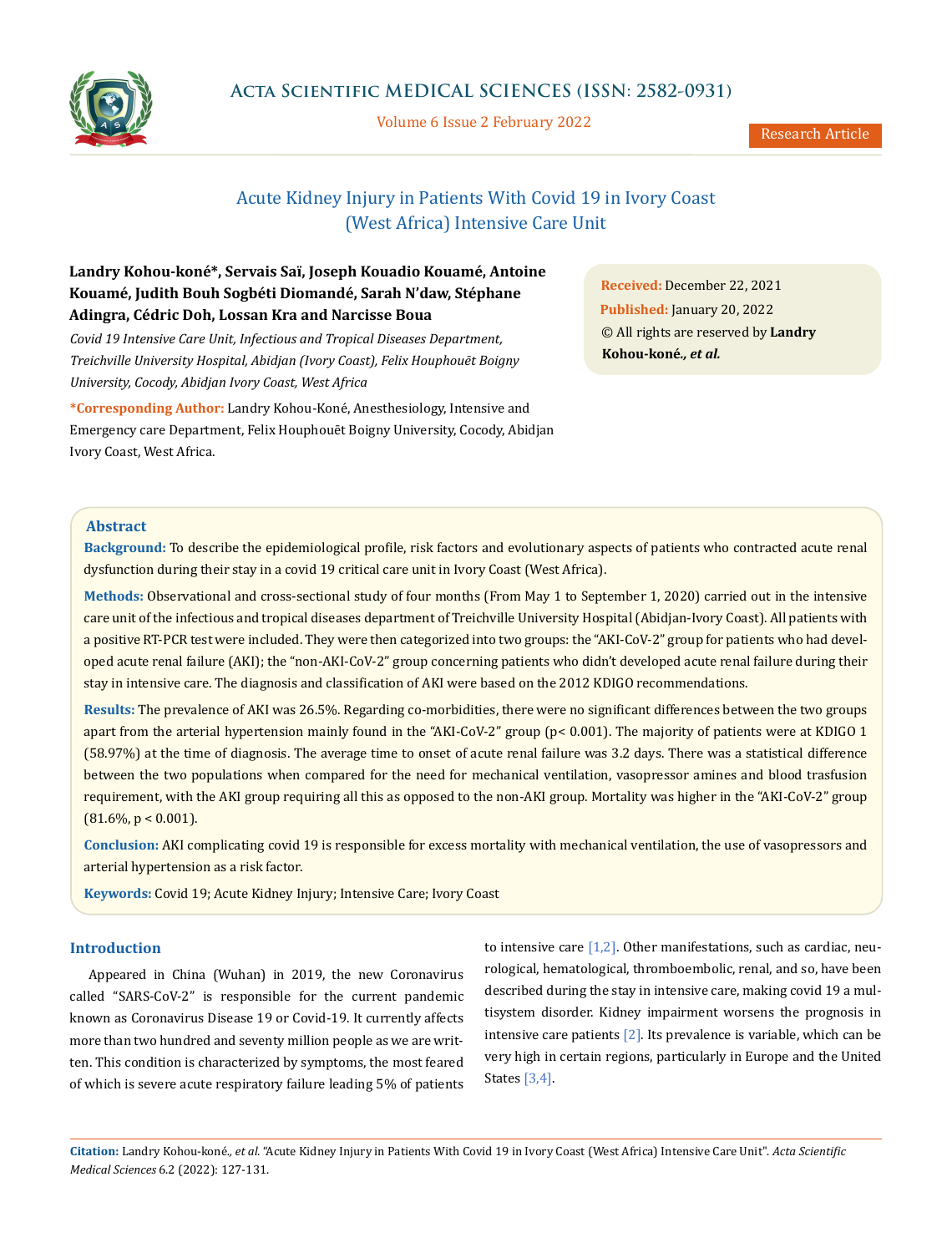The purpose of this study was to describe the epidemiological profile, risk factors and evolutionary aspects of patients who contracted acute kidney injury during their stay in a covid 19 intensive care unit in Ivory Coast (West Africa).

## **Patients and Methods**

It was a four months observational and cross-sectional study (From May 1 to September 1, 2020) carried out in the intensive care unit of the infectious and tropical diseases department of Treichville University Hospital (Abidjan-Côte d'Ivoire). Were included all patients admitted to the unit during the study period and whom test for SARS-CoV-2 by RT-PCR were positive. Samples were taken by the nasopharyngeal route in patients with spontaneous ventilation and after bronchial aspiration in intubated patients under mechanical ventilation. The analysis of the samples was carried out at the Institute Pasteur in Abidjan. Patients with a negative RT-PCR test were not included. The patients were then categorized into two groups: the "AKI-CoV-2" group concerning patients who had developed acute renal failure; the "Non-AKI-CoV-2" group concerning patients who didn't developed acute renal failure during their stay in intensive care. The diagnosis and classification of AKI were based on the 2012 KDIGO recommendations.

- **KDIGO 1:** Increase in serum creatinine 1.5-1.9 x baseline over 1 to 7 days or increase≥ 26.5 µmol/l (≥0.3 mg/dl) over 48 hours and diuresis < 0.5 ml/kg/h over 6-12 hours.
- **KDIGO 2:** Increase in serum creatinine of 2-2.9 x baseline and dieresis< 0.5 ml/kg/h over> 12 hours
- **KDIGO 3:** 3 x increase from baseline or increase in serum creatinine >350 µmol/l or dialysis and dieresis< 0.3 ml/kg/h for 24 hours or anuria over> 12 hours.

The variables studied were epidemiological, clinical, paraclinical, therapeutic and evolutionary obtained from medical records. The data collected were recorded on a standardized data collection sheet. The anonymity and confidentiality of the information collected were preserved by assigning an anonymity number to each survey sheet.

Data were entered into a Microsoft Excel 2010 database and analyzed using Epi info version 7 software. Descriptive statistics presented for categorical variables were frequencies and percentages. The comparisons between the "AKI-CoV-2" and "Non-AKI-CoV-2" groups were made using the ANOVA test (for averages and medians) and Fisher's test (qualitative variables). The threshold of p <0.05 was considered significant.

#### **Results**

During the study period, 204 patients were admitted to intensive care unit. 185 met the inclusion criteria (positive RT-PCR). Of these, 49 developed AKI during their stay at hospital, for a prevalence of 26.5%. The characteristics of the patients are presented in table 1. Regarding the co-morbidities, there were no significant differences between the two groups apart from the arterial hypertension mainly found in the "AKI-CoV- 2" group, (p < 0.001). On admission, there was no difference between the two groups of patients in vital parameters (Table 2).

|                                 | <b>IRA-CoV-2</b> | <b>Non</b><br><b>IRA-CoV-2</b> | p           |
|---------------------------------|------------------|--------------------------------|-------------|
|                                 | $(n = 49)$       | $(n = 136)$                    |             |
| Socio-démographics              |                  |                                |             |
| Age (average)                   | 52               | 53                             | 0,80        |
| Male n (%)                      | 36 (73,5)        | 93 (68,4)                      | 0,31        |
| Comorbidities                   |                  |                                |             |
| BMI $(kg/m2)$                   | 30,11            | 28,7                           | 0,186       |
| HBP $n$ $(\%)$                  | 31 (63,3)        | 48 (35,3)                      | ${}< 0,001$ |
| Diabetes n (%)                  | 12 (24,5)        | 23 (16,9)                      | 0,170       |
| Heart disease n (%)             | 5(10,2)          | 15 (11)                        | 0,5563      |
| Stroke n (%)                    | 5(10,2)          | 4(2,9)                         | 0,056       |
| Pregnancy n (%)                 | 2(4,1)           | 4(2,9)                         | 0,601       |
| HIVn(%)                         | 4(8,1)           | 6(4,4)                         | 0,255       |
| Asthman (%)                     | 2(4,1)           | 9(6,6)                         | 0,404       |
| Pulmonary embo-<br>$\lim n(\%)$ | 2(4,1)           | 5(3,7)                         | 0,595       |
| Neoplasia n (%)                 | 1(2,1)           | 3(2,2)                         | 0,711       |
| Hemopathy $n$ (%)               | 1(2,1)           | 1(0,7)                         | 0,460       |

| <b>Table 1:</b> Patient characteristics (socio-demographic, |
|-------------------------------------------------------------|
| co-morbidities).                                            |

| <b>Vital parameters</b> | <b>IRA-CoV-2</b><br><b>Average</b> | Non IRA-CoV-2<br><b>Average</b> | p       |
|-------------------------|------------------------------------|---------------------------------|---------|
| $PsO2*$                 | 79                                 | 83                              | 0,13    |
| Glasgow score*          | 13                                 | 13                              | 0,20    |
| $SRP*$                  | 142                                | 120                             | 0,15009 |
| $DBP*$                  | 81                                 | 72                              | 0,07    |
| $HR*$                   | 104                                | 101                             | 0,53    |

# **Table 2:** Vital parameters on admission

PsO $_2^*$ : Pulsed Oxygen Saturation; SBP\*: Systolic Blood Pressure; DBP\*: Diastolic Blood Pressure; HR\*: Heart Rate.

**Citation:** Landry Kohou-koné*., et al.* "Acute Kidney Injury in Patients With Covid 19 in Ivory Coast (West Africa) Intensive Care Unit". *Acta Scientific Medical Sciences* 6.2 (2022): 127-131.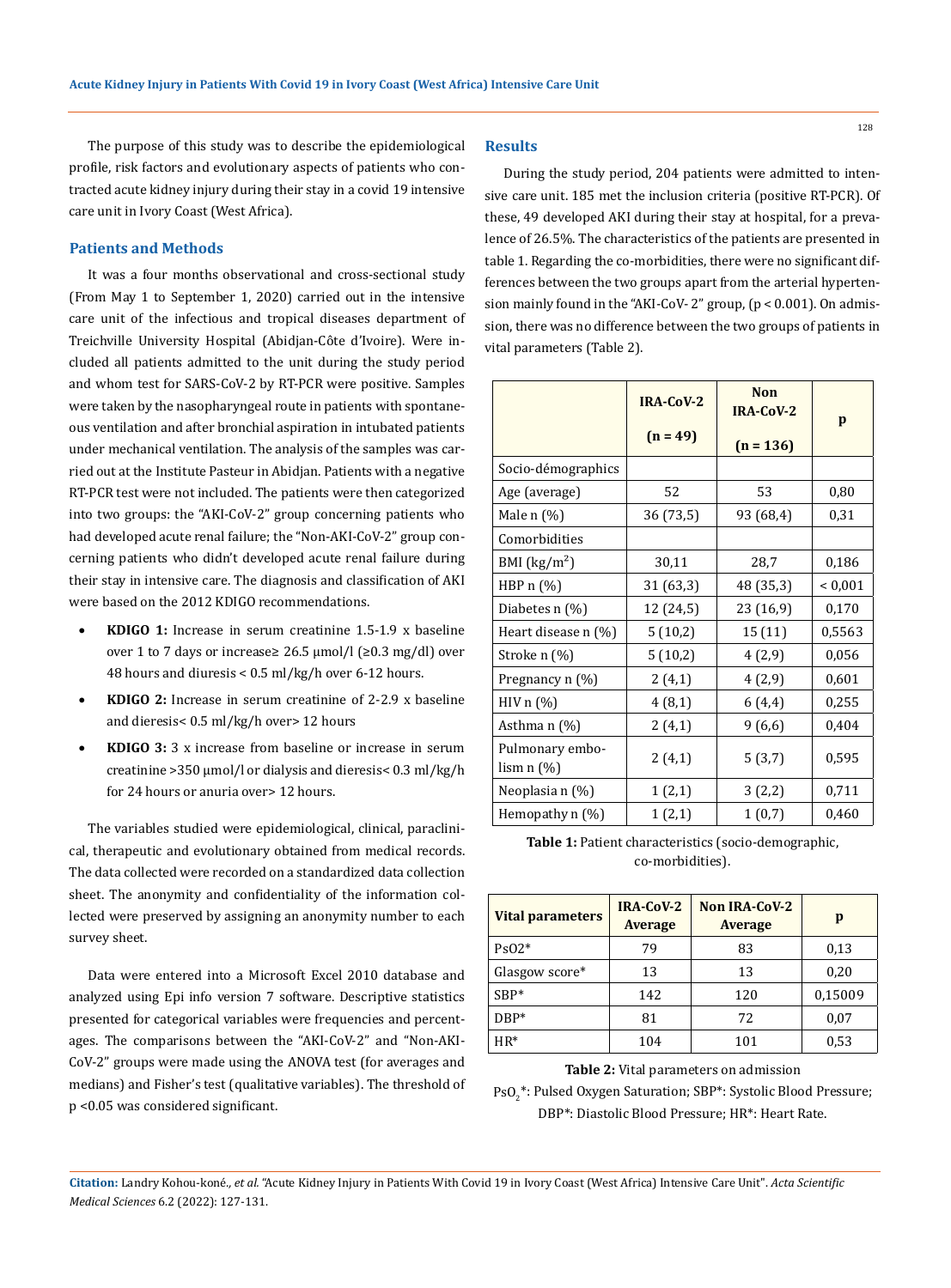Figure 1 distribute the patients according to the 2012 KDIGO classification. The majority of patients were at KDIGO stage 1 (58.97%) at the time of diagnosis. The average time to onset of AKI was 3.2 days.



Regarding the therapeutic data, there was a statistical difference between the two populations when compared for the need for mechanical ventilation, vasopressor amines and blood trasfusion requirement, with the AKI group requiring all this as opposed to the non-AKI group (Table 3). All the patients received antibiotic therapy at some point in their course of stay in the hospital and all also received corticosteroid therapy in the same proportions. Concerning antivirals therapeutics, lopinavir/ritonavir and darunavir/ ritonavir were the most used. Ten patients (20.4%) in the "AKI-CoV-2" group received intravenous antimalarial treatment versus 49 patients (36%) in the "Non-AKI-CoV-2" group. Only 11 patients (22.4%) had renal replacement therapy (RRT). There were more metabolic and respiratory complications in the "AKI-CoV-2" group (p < 0.005) (Table 4). Mortality rate was also higher in this same group 81.6% (p < 0.001).

| <b>Treatments</b>              | <b>IRA-CoV-2</b><br>$n = 49$ | Non IRA-CoV-2<br>$n = 136$ | p    |
|--------------------------------|------------------------------|----------------------------|------|
| Oxygen therapy $n$ (%)         | 42 (85,7)                    | 96 (70,6)                  | 0,05 |
| Mechanical ventilation<br>n(%) | 28(57,1)                     | 53 (38,9)                  | 0,05 |
| Vasopressor n (%)              | 20 (44,9)                    | 32 (23,5)                  | 0,05 |
| Transfusion $n$ (%)            | 13 (26,5)                    | 13(9,5)                    | 0,05 |
| Corticosteroid therapy<br>n(%) | 49 (100)                     | 136 (100)                  |      |

|                             |                    |               | 129        |
|-----------------------------|--------------------|---------------|------------|
| Lopinavir/Ritonavir<br>n(%) | 45 (91,8)          | 45 (33)       | <<br>0,005 |
| Darunavir/Ritonavir<br>n(%) | 32(65,3)           | 33 (24,2)     | <<br>0,005 |
| Hydroxychloroquine<br>n(%)  | Not avail-<br>able | Not available |            |
| Antimalarial n (%)          | 10(20,4)           | 49 (36)       |            |
| RRT n (%)                   | 11 (22,4)          | 0             |            |

**Table 3:** Therapeutic data.

| <b>Complications</b>        | IRA-CoV-2<br>$(n = 49)$ | Non IRA-CoV-2<br>$(n = 136)$ | p           |
|-----------------------------|-------------------------|------------------------------|-------------|
| Metabolic n (%)             |                         |                              |             |
| Anuria                      | 23 (46,9)               | $\theta$                     | < 0.05      |
| Metabolic acidosis          | 23 (46,9)               | 6(4,4)                       | ${}_{0.05}$ |
| Anemia                      | 18 (36,7)               | 9(6,6)                       | < 0.05      |
| Hyponatremia                | 18 (36,7)               | 8(5,8)                       | < 0.05      |
| Hypoglycemia                | 5(10,2)                 | 2(1,5)                       | < 0.05      |
| Hyperglycemia               | 15 (30,6)               | 16(11,7)                     | < 0.05      |
| Respiratory n (%)           |                         |                              |             |
| ARDS*                       | 27 (55,1)               | 23 (16,9)                    | < 0.05      |
| Pulmonary<br>superinfection | 24 (48,9)               | 16(11,7)                     | ${}_{0.05}$ |
| Pneumothorax                | 2(4,1)                  | $\mathbf{0}$                 | 0,0690      |
| Pleurisy                    | 2(4,1)                  | 2(1,5)                       | 0,2860      |
| Cardiovascular n (%)        |                         |                              |             |
| Heart failure               | 4(8,1)                  | 6(4,4)                       | 0,25553     |
| Rhythm disturbance          | 3(6,1)                  | 3(2,2)                       | 0,19049     |
| Myocarditis                 | 2(4,1)                  | 1(0,7)                       | 0,17179     |
| Myocardial ischemia         | 3(6,1)                  | 2(1,5)                       | 0,11687     |
| Evolution n (%)             |                         |                              |             |
| Favorable                   | 9(19,4)                 | 77 (56,7)                    |             |
| Death                       | 40 (81,6)               | 59 (43,3)                    | < 0,001     |

**Table 4:** Complications, evolution.

ARDS \*: Acute Respiratory Distress Syndrome.

# **Discussion**

The complications of covid 19 in intensive care are numerous and among them, AKI seems to hamper the prognosis according to the available literature. The prevalence is quite variable. While the

**Citation:** Landry Kohou-koné*., et al.* "Acute Kidney Injury in Patients With Covid 19 in Ivory Coast (West Africa) Intensive Care Unit". *Acta Scientific Medical Sciences* 6.2 (2022): 127-131.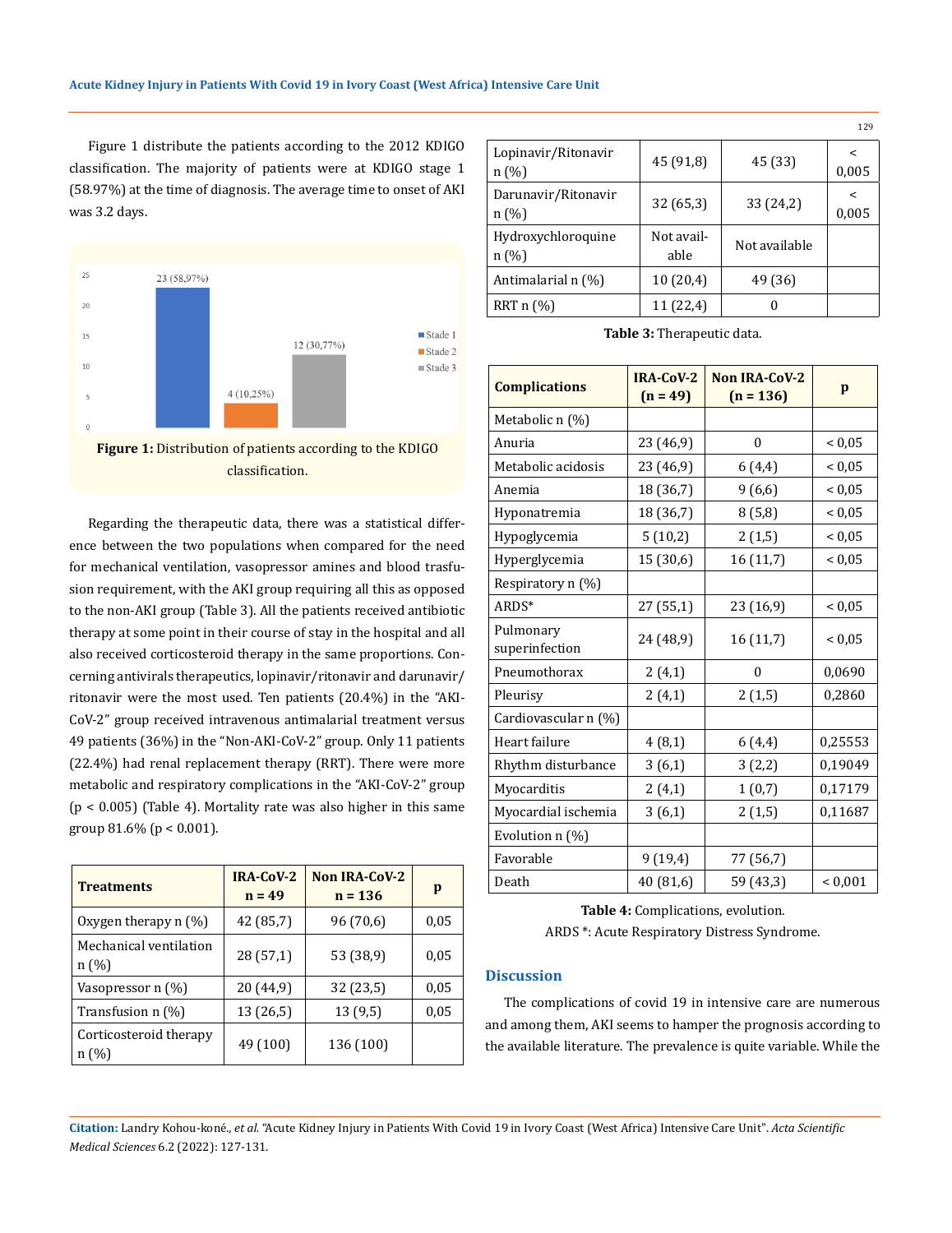first Chinese studies estimated it at 23% on average (14 to 35%) [5,6], more recent studies report a higher prevalence, especially in Europe and the United States. It varies from 76% in the study of Hirsch [3] in the United States, to 80 and 81% in the studies of Rubin in Bordeaux  $[7]$  and Joseph in Paris  $[8]$ . The proportion of AKI in the African-American population in Hirsch's study (20.8%) is close to ours (26.5%). But at this stage, it is difficult to conclude that only genetic factors can explain these differences in proportions. Our population is much younger than those reported in the series out of Africa with an average age of 53 years (30 - 87 years), but that doesn't seem to protect from kidney dysfunction. The male predominance is found as in almost all the published series.

At the time of diagnosis, the majority of patients in our series were classified as KDIGO 1 (58.97%) and AKI was diagnosed on the third day of admission in 75.3% of patients. Other studies report a 37% frequency of occurrence of AKI within 24 hours of admission in the intensive care unit [3].

The main co-morbidity associated with the occurrence of AKI was high blood pressure (63.3% vs. 35.3%; p <0.001). However diabetes was not a risk factor in our series, as was overweight or obesity. AKI was also more common in mechanically ventilated patients (57.1% vs 39%;  $p < 0.005$ ) and in those treated with vasopressors (44.9% vs 23.5%;  $p < 0.005$ ), data in agreement with the literature  $[2,3,9]$ . Hirsch thus reported a prevalence of 89.7% of AKI in mechanically ventilated patients against 21.7% in others. The higher than usual ventilation pressures in these patients with the most severe forms of ARDS associated with fluid restriction could explain this situation. Indeed, the reduction in the incidence of severe AKI (KDIGO 3) by applying PEEP  $\leq$ 12 cm  $\text{H}_{2}$ O and good perfusion (MAP> 75 mmHg) has been reported by Beurton [10]. In addition, the systematic use of antiretrovirals at the begining of the pandemic (91.8% vs 33%; p < 0.005) in all patients, associated with antibiotics would probably have contributed with mechanical ventilation and vasopressors to the impairment of kidney function.

AKI was associated with greater patient severity. They indeed presented more complications than the others. These were respiratory complications: ARDS (55.1% vs 16.9%; p < 0.005), pulmonary superinfection (49% vs  $12\%$ ;  $p < 0.005$ ) and metabolic complications: anuria, metabolic acidosis, hypoglycemia and hyperglycemia. However, we did not note more cardiovascular events in the AKI group as reported by Nishiga., *et al*. [11]. In addition, several authors have reported a strong correlation of AKI with high mortality in intensive care  $[3,12,13,14]$ . This is the case in our series where

we found an excess mortality linked to AKI of 81.6%, the overall mortality being 53.2%. This excess mortality could be explained by the fact that we didn't have RRT means (ERP) in the covid intensive care unit in the first hours of the pandemic. Indeed, patients admitted to intensive care for respiratory distress linked to SARS-CoV-2 were in new units, set up before the surge of the first waves of patients. The RRT generators were acquired later which did not allow the first RRT to be carried out in the unit; the patients were each time transferred to nephrology units for their RRT. Eleven patients, or 22.4% of cases, benefited from RRT. The use of RRT is still very variable in the literature. Hirsch [3] noted the need for dialysis in 23.2% of patients and Gupta in 20.6% [15]. A meta-analysis of eight Chinese studies and one American study noted a pooled incidence of AKI at 19% in intensive care with use of ERP of 13% [16]. This variability is related to the type of study and the size of the populations included.

#### **Conclusion**

AKI is common in ICU patients with severe forms of covid-19 and has affected their prognosis. It is responsible for excess mortality and the risk factors found are mechanical ventilation, the use of vasopressors and high blood pressure. The role of antiretrovirals or some antibiotics is unclear.

#### **Conflict of Interest**

We have no known conflict of interest to disclose.

#### **Bibliography**

- 1. Christine Collienne., *et al*[. "Prise en charge aux soins intensifs](https://www.louvainmedical.be/fr/article/prise-en-charge-aux-soins-intensifs-des-patients-pour-insuffisance-respiratoire-liee-au) [des patients pour insuffisance respiratoire liée au COVID-19".](https://www.louvainmedical.be/fr/article/prise-en-charge-aux-soins-intensifs-des-patients-pour-insuffisance-respiratoire-liee-au) *Louvain Médical* [139 \(2020\): 383-389.](https://www.louvainmedical.be/fr/article/prise-en-charge-aux-soins-intensifs-des-patients-pour-insuffisance-respiratoire-liee-au)
- 2. Paul Gabarre., *et al*[. "Acute kidney injury in patient with se](https://annalsofintensivecare.springeropen.com/articles/10.1186/s13613-020-00734-z)vere SARS- CoV-2 infection". *[Medecine Intensive Réanimation](https://annalsofintensivecare.springeropen.com/articles/10.1186/s13613-020-00734-z)*  [30 \(2021\): 43-52.](https://annalsofintensivecare.springeropen.com/articles/10.1186/s13613-020-00734-z)
- 3. Jamie S Hirsch., *et al*[. "Acute kidney injury in patients hospital](https://www.ncbi.nlm.nih.gov/pmc/articles/PMC7229463/)[ized with COVID-19 injury".](https://www.ncbi.nlm.nih.gov/pmc/articles/PMC7229463/) *Kidney International* 98 (2020): [209-218.](https://www.ncbi.nlm.nih.gov/pmc/articles/PMC7229463/)
- 4. [The ICNARC COVID-19 Team.,](https://link.springer.com/article/10.1007/s00134-020-06267-0) *et al*. "COVID-19 in critical [care: epidemiology of the first epidemic wave across Eng](https://link.springer.com/article/10.1007/s00134-020-06267-0)land, Wales and Northem Ireland". *Intensive Care Medicine* 46 [\(2020\): 2035-2047.](https://link.springer.com/article/10.1007/s00134-020-06267-0)
- 5. Dawei Wang., *et al*[. "Clinical Characteristics of 138 Hospital](https://pubmed.ncbi.nlm.nih.gov/32031570/)[ized Patients With 2019 Novel Coronavirus-Infected/Pneu](https://pubmed.ncbi.nlm.nih.gov/32031570/)[monia in Wuhan, China".](https://pubmed.ncbi.nlm.nih.gov/32031570/) *JAMA* 323 (2020): 1061-1069.

130

**Citation:** Landry Kohou-koné*., et al.* "Acute Kidney Injury in Patients With Covid 19 in Ivory Coast (West Africa) Intensive Care Unit". *Acta Scientific Medical Sciences* 6.2 (2022): 127-131.